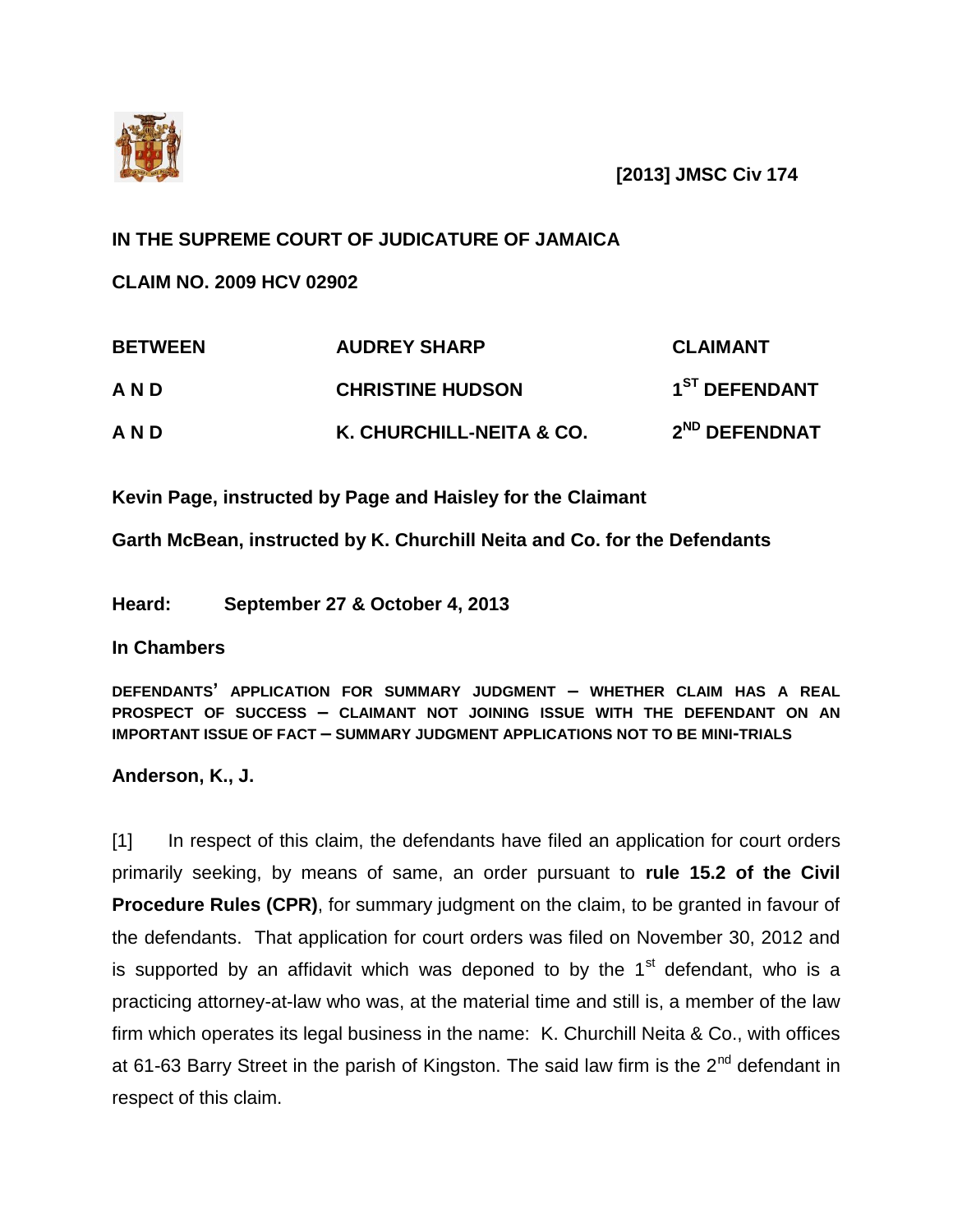[2] The affidavit of the  $1<sup>st</sup>$  defendant was filed on November 30, 2012 and attached to it are various correspondence, to which, this court will make reference from time to time, in these reasons for ruling.

[3] In response to the defendants' application for summary judgment, the claimant has filed an affidavit which was deposed to by her current attorney-at-law – this being the attorney-at-law who has, at all times represented her for the purposes of this claim. That affidavit was thus, deposed to by attorney – Kevin Page and was filed on June 17, 2013. Attached to that affidavit as exhibits, are the claim form and the particulars of claim as were filed by the claimant in a separate claim which she had instituted against Doctors Olivia P. McDonald and Douglas G. McDonald and Nuttall Memorial Hospital Trust Ltd. This court will make reference to those exhibits, as part and parcel of these reasons for ruling.

[4] Furthermore, in response to the defendants' application for summary judgment, the claimant has deposed to an affidavit which was filed on June 21, 2013. Attached to that affidavit are three exhibits, one of which is a composite of the same claim form and particulars of claim referred to earlier in this ruling. Another of those exhibits is a letter written by the claimant to the  $1<sup>st</sup>$  defendant and reference will be made to same, in these reasons for ruling. There is a third exhibit attached to that affidavit, which is a medical report dated April 23, 2003, pertaining to the claimant. That exhibit cannot assist the court in resolving the application for court orders now under consideration and therefore, no further reference to same, will be made herein.

[5] In the claimant's claim against the defendants, she has sought damages for negligence as a consequence of that which she has alleged was the careless and/or negligent failure of the defendants to commence and/or prosecute a claim within the time limited by the Limitation Act. It is further alleged that the claim which was negligently/carelessly not commenced and/or prosecuted within the time limited by the Limitation Act, was that claim which had previously been instituted by the claimant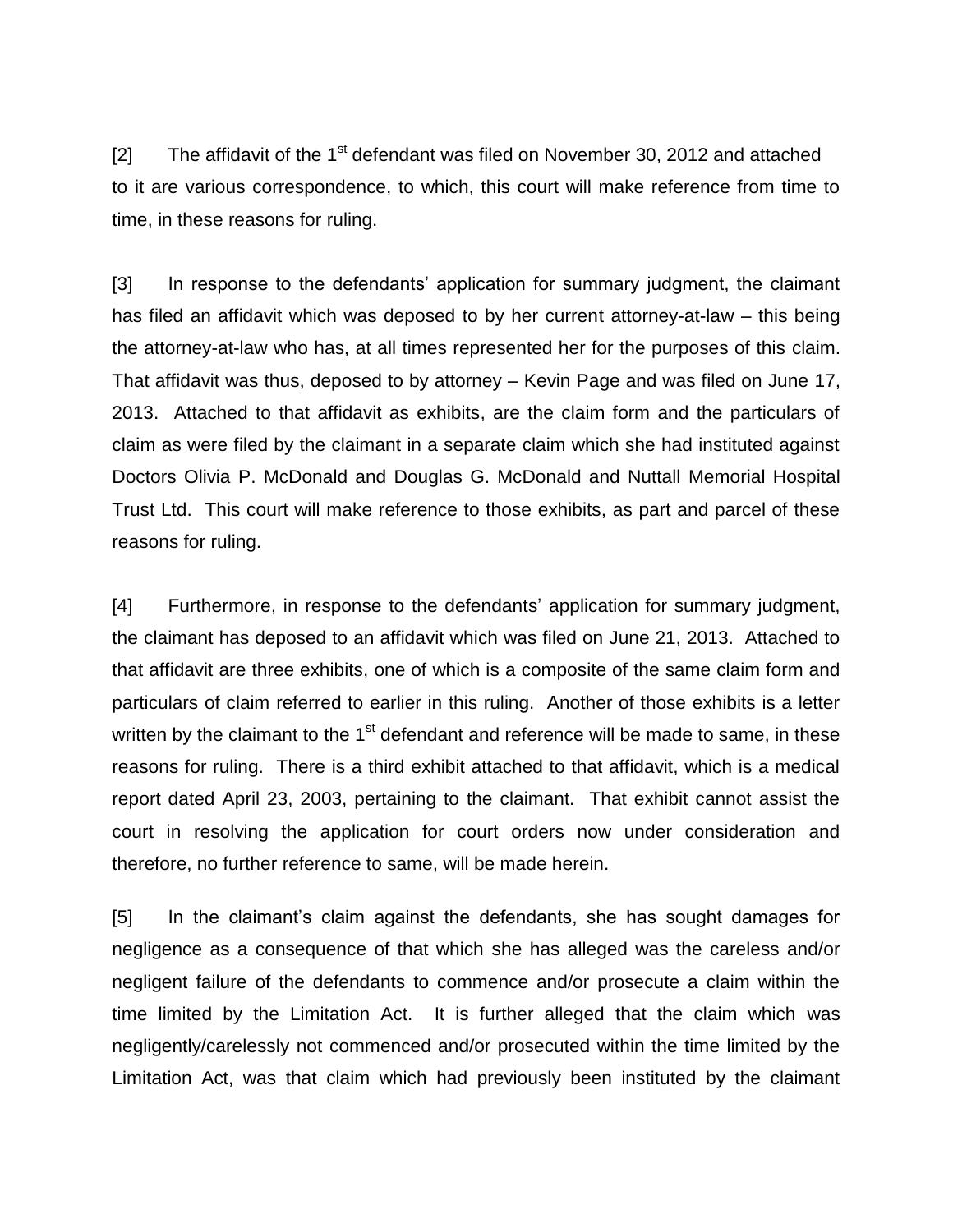herein, as against Dr. Olivia P. McDonald and Dr. Douglas G. McDonald (hereinafter referred to as Drs. McDonald) and Nuttall Memorial Hospital Trust Ltd., seeking damages for negligence in respect of their medical 'care' for the claimant in terms of surgery performed by those doctors on her and also in terms of their post-operative 'care' of her. That surgery was performed at the Nuttall Memorial Hospital (hereinafter referred to as 'the hospital'), on or about December 21, 1998. That claim against Drs. McDonald and Nuttall Memorial Hospital Trust Ltd. (hereinafter also referred to as 'the hospital') was filed on December 14, 2005 and is, in court records, recorded as Claim No. 2005 HCV5499.

[6] In the present claim, which is recorded in court records as Claim No. 2009 HCV 02902, as per the particulars of claim, which was, along with the claim form, filed on June 5, 2009, the claimant has contended that on or about July, 2004, she consulted with the  $1<sup>st</sup>$  defendant, who was, at all material times, employed to the  $2<sup>nd</sup>$  defendant, at their offices. It is also alleged by the claimant, that the  $1<sup>st</sup>$  defendant advised the claimant that she had a reasonable chance of success in her then proposed claim against Drs. McDonald and the hospital. Further, the claimant alleges that she then instructed the 1<sup>st</sup> defendant to act for her in connection with a claim to be made by her against Drs. McDonald and the hospital, which the  $1<sup>st</sup>$  defendant agreed to do. It is further contended that the said retainer is evidenced by the claim form and particulars of claim filed by the defendants on behalf of the claimants, as against Drs. McDonald and the hospital. (See paragraph 3 of the claimant's particulars of claim).

[7] It is in fact, 'the evidence of the retainer' which is of critical importance for the purposes, not only of this claim, but also, of the defendants' application for summary judgment in respect thereof. This is so because, the claimant is contending in this claim, that the defendants were negligent in having failed to make claim for damages for negligence as against Drs. McDonald and the hospital within the period of time which is prescribed by the Limitation Act, for such to be done, this being, as it concerned a claim for damages for negligence as per the law of tort, a six year period.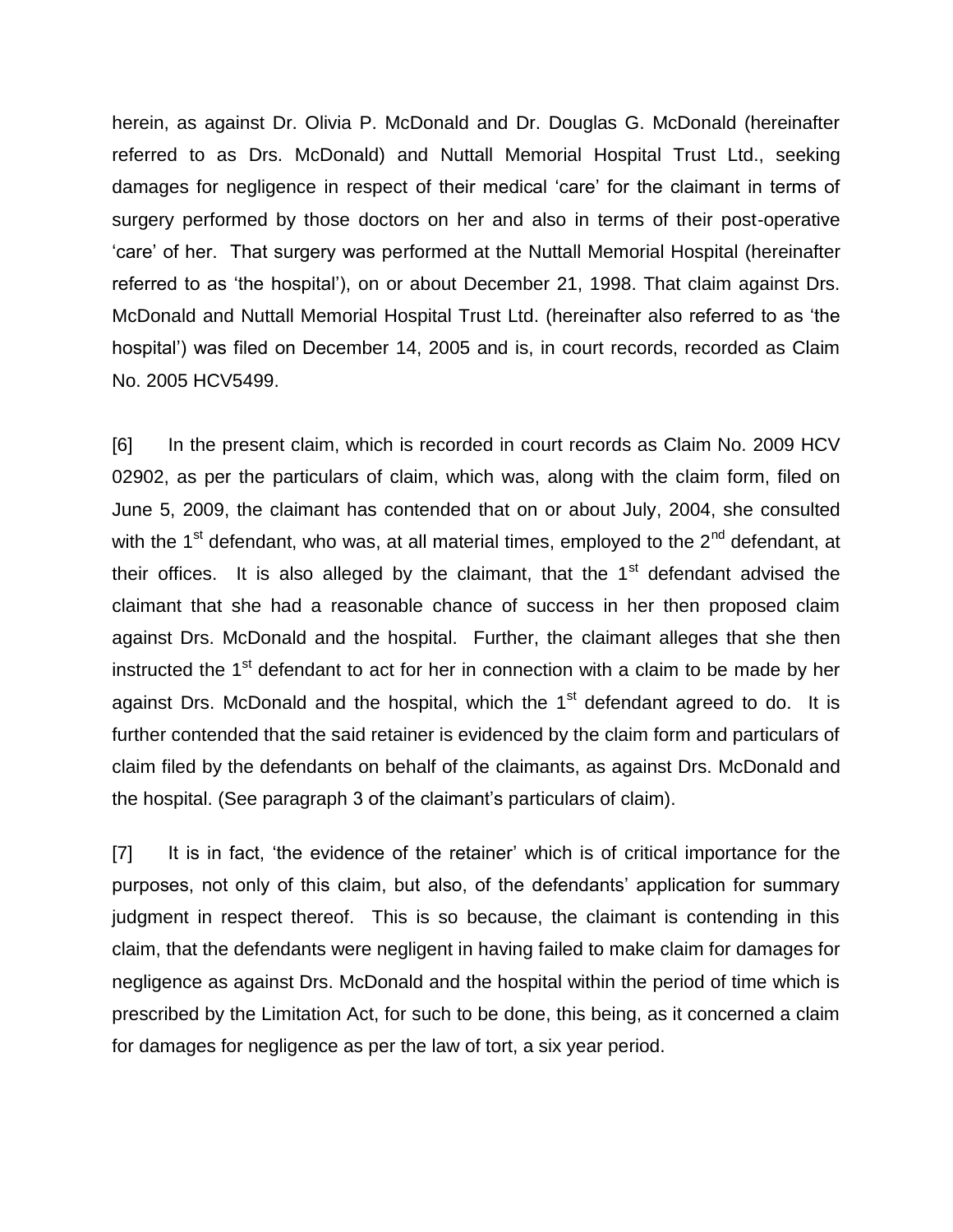[8] From the affidavit evidence which has been provided to this court, both by the applicant and by her current attorney, it is clear that the only documentary 'evidence' of a retainer agreement having existed as between the claimant and the defendants in respect of Claim No. 2005 HCV5499, which has been provided to this court, would be the claim form and particulars of claim in respect of Claim No. 2005 HCV5499. From the date of filing of that claim form, it can undoubtedly be inferred by this court, that at latest, as of that date, there existed a lawyer-client retainer agreement for the pursuit of that claim, on the claimant's behalf. This court is prepared to and does indeed draw the inference, that since the claim form was filed on December 14, 2005, the defendants were at least as of that date, under retainer by the claimant to pursue that claim, on her behalf, as against Drs. McDonald and the hospital.

[9] The non-existence of any other documentary proof, separate and apart from that which the claimant and the  $1<sup>st</sup>$  defendant respectively, have deponed to in their respective affidavit evidence filed either in support of, or in opposition to the claimant's application for summary judgment, creates a major difficulty for the claimant, insofar as the said application is concerned. This is so because, it is being alleged in the present claim, by the claimant, that the defendants in this claim, were negligent in having failed to file Claim No. 2005 HCV5499, before the limitation period of six years, as was pertinent to that claim, had expired. It is therefore, for the purposes of the present claim, of importance for this court to know when the defendants were retained by the claimant for the purpose of filing and generally pursuing the earlier claim brought against Drs. Malcolm and the hospital, by the claimant. This is important for not only this court to know, but also indeed, for the defendants herein to know exactly what it is that the claimant is alleging in this claim as being the date when she retained their services for the purposes of pursuing, on her behalf, Claim No. 2005 HCV5499, as against Drs. McDonald and the hospital. This is important to know because, it is being contended in this claim, that the defendants herein were negligent/careless, in having failed to file that earlier claim before the applicable limitation period had expired. This court can only properly make such a determination, if this court at least, knows the date when such retainer commenced and if it ended, then also, the date when that retainer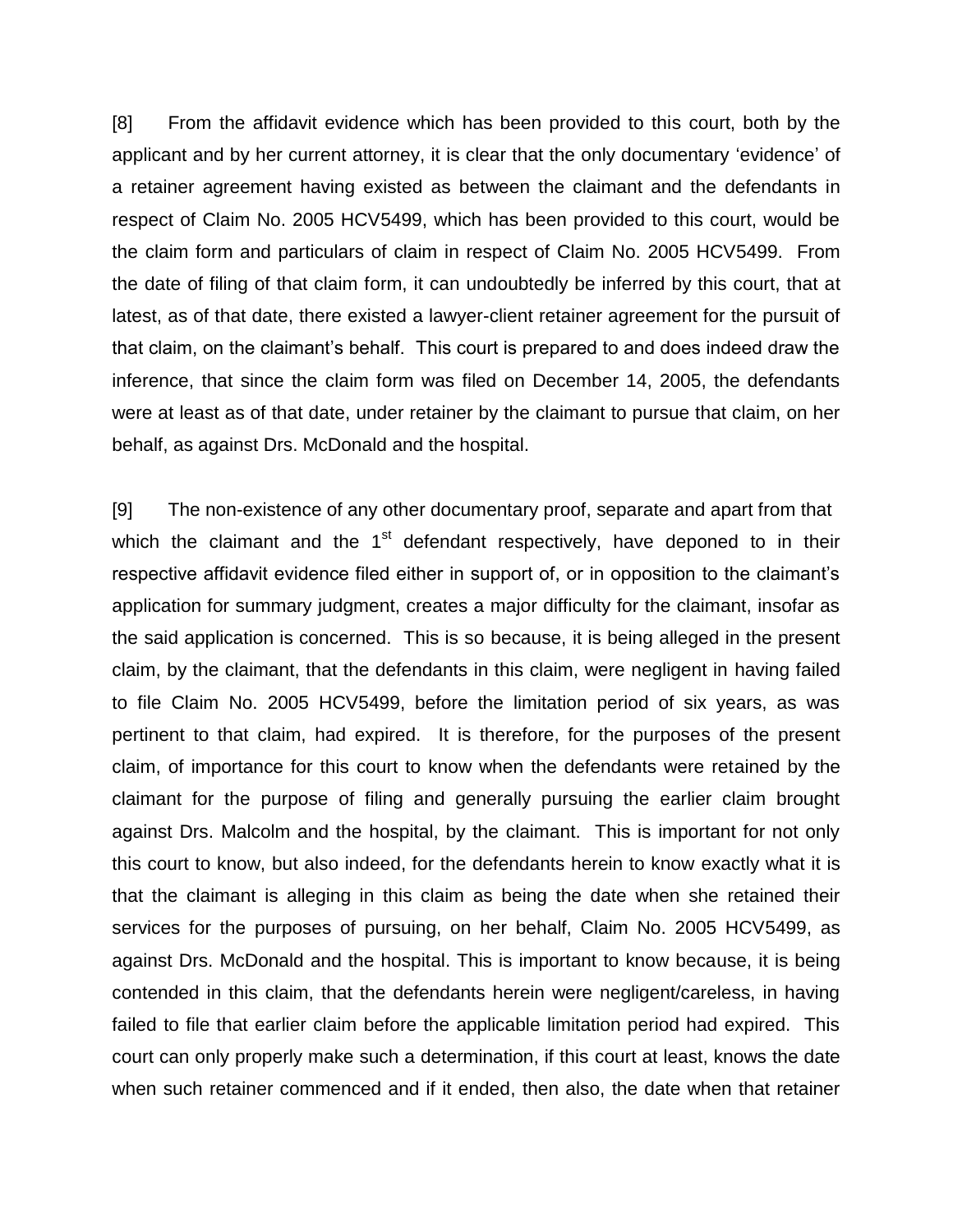was terminated. Of course, this is because, a claim for damages for negligence must always be considered in a context. The primary context to be considered by this court for the purposes of the present claim, must of necessity be, the date when the relevant retainer agreement commenced and when it terminated, since without that knowledge, neither party can properly either succeed in proving or resisting the claim and this court would be unable to make a final adjudication on this claim, if this matter were to proceed to trial.

[10] The defendants have contended, by means of the affidavit evidence which has been provided to this court by the 1<sup>st</sup> defendant, that the claimant first consulted the defendants in about March to April, 2005, for the purpose of filing a suit against Drs. McDonald and the hospital, for damages for negligence, arising out of surgery performed upon her by Drs. McDonald on December 21, 1998. This contention of fact, as to when the claimant's first 'consultation' with the defendants, for the purposes of the pursuit of said claim occurred, has been expressly disputed by the claimant. In that regard, for the purpose of fully understanding, not only the precise nature of that dispute of fact, but also, the steps taken by the claimant and the defendants respectively, after that first consultation between the claimant and the defendants had taken place, it is useful to quote that which the claimant has deposed to, in paragraphs 3 to 8 of her affidavit. The same is quoted as follows:

> *'As a result of the injuries I sustained on December 21, 1998 during medical procedure conducted by Dr. Olivia McDonald, Dr. Douglas McDonald and the Nuttall Memorial Trust Limited, I consulted the 1st defendant at the offices of the 2nd defendant on or about July 2004 for the purpose of filing a suit against Dr. Olivia McDonald, Dr. Douglas McDonald and Nuttall Memorial Hospital Trust Limited. That at the time of consultation the limitation period for filing the said suit had not expired and I was advised by the 1st defendant that there was a reasonable chance of success in a claim against Dr. Olivia McDonald, Dr. Douglas G. McDonald and Nuttall Memorial Hospital Trust Limited. On November 18, 2005 I wrote a follow-up letter to the 1st defendant questioning the status of my matter as well as the statutory limit of my case and I exhibited hereto for identification marked 'AS–1' a copy*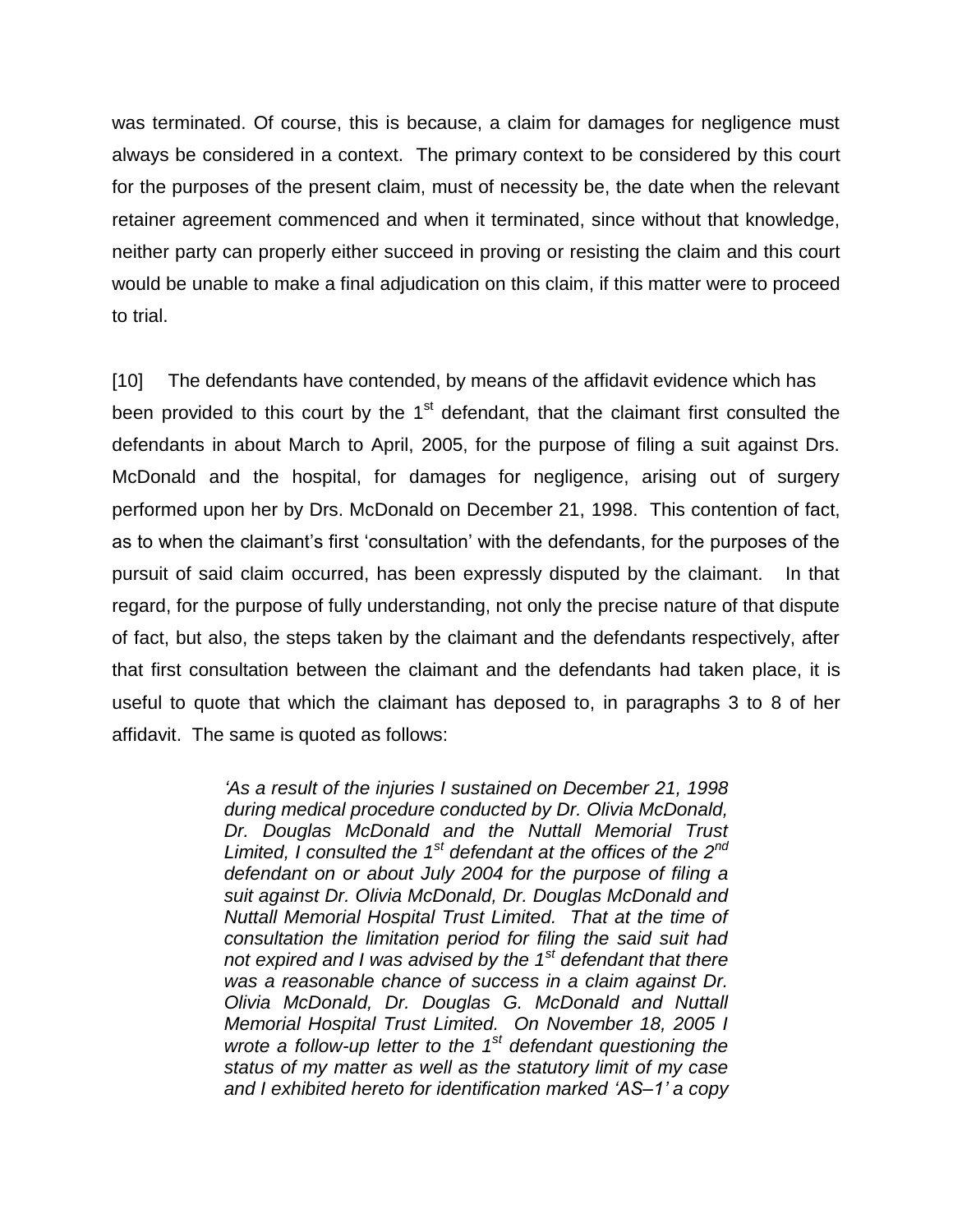*of the letter dated November 18, 2005. That the defendants subsequently advised me that they were unable to proceed with the original action on the grounds that the same was statute barred. That the defendants were negligent in instituting the captioned action and caused or permitted my claim against Dr. Olivia McDonald, Dr. Douglas G. McDonald and Nuttall Memorial Hospital Trust Limited to become statute barred.'*

[11] What is clear from that which has been deposed to by the claimant/applicant herein in the paragraphs of her affidavit as quoted above, is that whilst the claimant/applicant herein has specific knowledge as to when it was that she allegedly first 'consulted' with the defendants herein, she certainly has not provided this court with any information whatsoever, from which it can even as much as reasonably be inferred by this court as to when exactly it was that the defendants herein were retained by the claimant for the specific purpose of pursuing the claim which they ultimately did pursue on her behalf, as her attorneys-at-law, seeking damages for negligence arising out of and following upon the surgical operation which has been conducted upon her by Drs. McDonald at the hospital on December 21, 1998.

[12] Equally, it is clear from that which has been certified as true by the claimant in paragraph 3 of the particulars of claim herein, that the claimant is, to put it simply, unable to provide to this court and to date, has thus far, not provided to this court by any means whatsoever, any information other than such limited information as is set out in paragraph 13 of these reasons for ruling, as to the precise date upon which she retained the legal services of the defendants for the purpose of pursuing her then intended claim against Drs. McDonald and the hospital.

[13] The claimant has, it appears to this court, thus, literally been forced to state, as she specifically has, in her particulars of claim herein, that the retainer between the parties is evidenced by the claim form and particulars of claim filed herein. This has been echoed by her present attorney – Mr. Kevin Page, in paragraph 5 of the affidavit which he has deposed to for the purposes of the claimant's present application.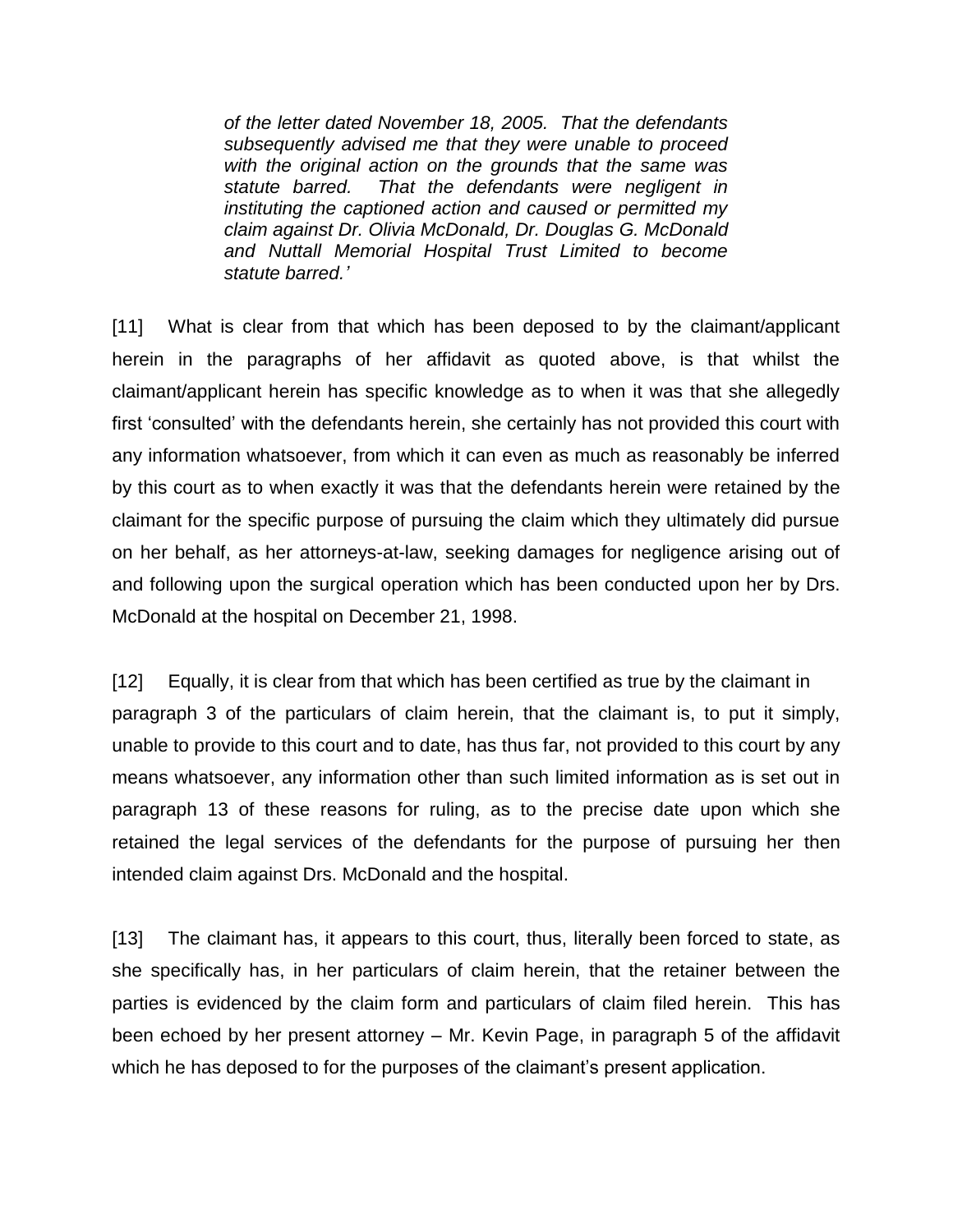[14] The issue now at hand though, for the purposes of the claimant's present application, is whether the claimant had retained the defendants' legal services, for the purpose of pursuing her claim against Drs. McDonald and the hospital, before or after the relevant limitation period for the purposes of that claim, had expired. If of course, such retainer did not come into being until after the relevant limitation period had already expired (this being the contention of the defendants herein), then clearly the claimant's claim against the defendants for damages for negligence, in having failed to institute her prior claim, which was brought as against Drs. McDonald and the hospital, before the limitation period pertinent to that claim had expired, clearly would have no real prospect of succeeding. This is why, reference to the filing by the defendants, on her behalf, of the claim form and particulars of claim, as regards the claim against Drs. McDonald and the hospital, as evidencing her retainer of the defendants for the purpose of the pursuit of that claim on her behalf, cannot assist the claimant whatsoever, for the purpose of either enabling her response to the present application to be successful in resisting that application, or enabling her to have any real prospect of success in respect of the present claim.

[15] Indeed, it can be and has in fact readily been recognized and accepted by this court, that since the claimant cannot go further than pointing this court to the filing of the claim form and particulars of claim, as regards her prior claim, as evidencing her retainer of the defendants herein, for the purposes of the pursuit of that prior claim, such contention actually, pointedly supports the defendants' contention as per the affidavit evidence of the 1<sup>st</sup> defendant, referred to earlier on in these reasons for ruling, that the claimant, in essence, retained the defendants to pursue her claim against Drs. McDonald and the hospital, after the relevant limitation period applicable to that prior claim, had already expired. It also supports the defendants' contention, as per paragraph 4 of their defence as filed in respect of the present claim, that no retainer fee was paid to the defendants and/or contingency agreement executed between the claimant and the defendants. Furthermore, the claimant has not at all contended that she ever paid any retainer fee or executed any contingency agreement with the defendants. This is no doubt, the reason why the claimant has specifically stated in her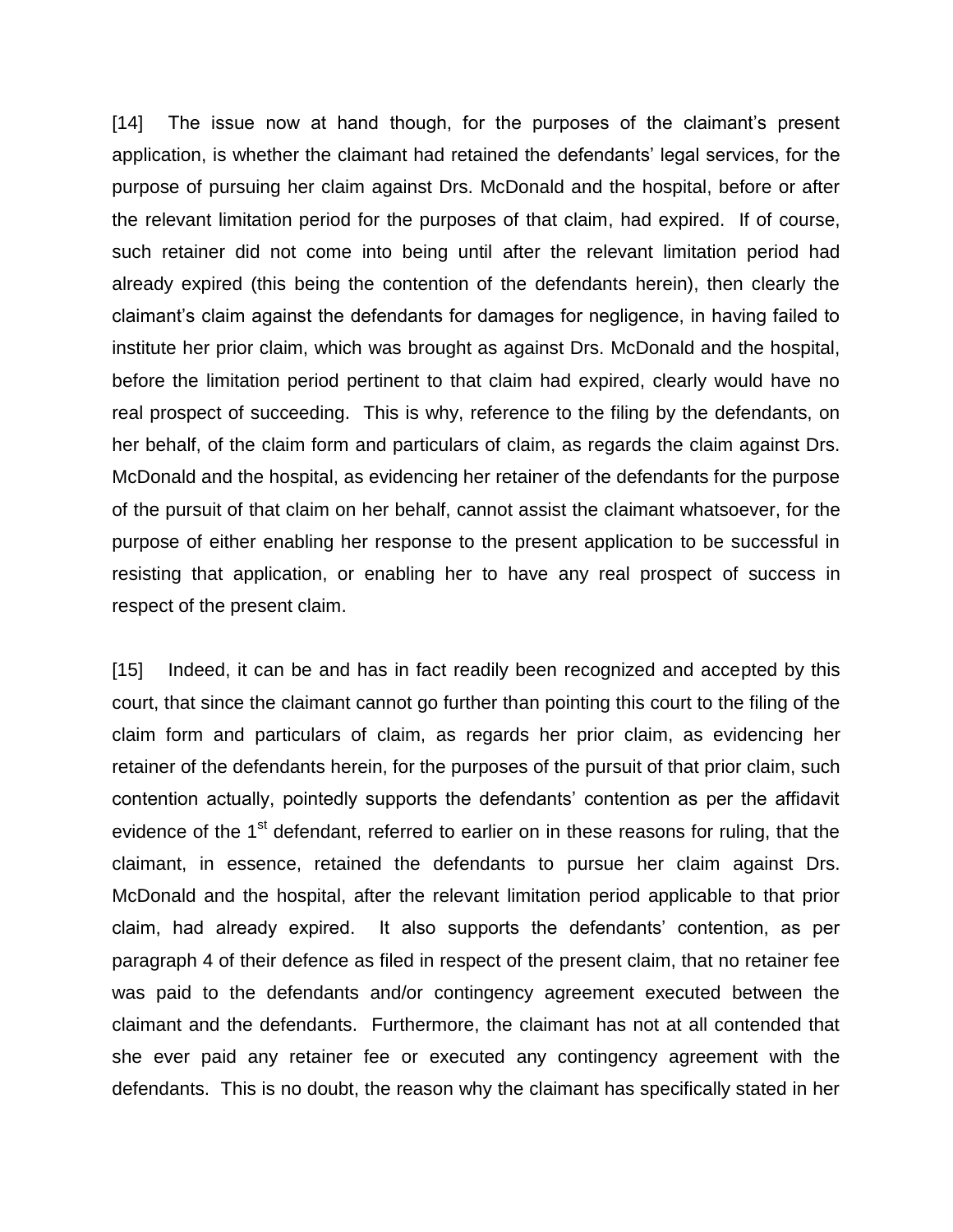affidavit evidence for the purposes of her response to the defendants' present application, that evidence of her having retained the defendants is to be found in the very claim form and particulars of claim which were filed out of time.

[16] In this court's considered view therefore, there actually only exists one dispute of fact which is worthy of any consideration whatsoever, for, the purposes of the defendants' present application. That is the dispute of fact as to when it was that the claimant had first consulted with the defendants, for the purpose of moving towards their pursuit, on her behalf, of her claim against Drs. McDonald and the hospital.

[17] The consultation with an attorney is not though, to be equated with the retainer of that attorney. In the present claim, the essence thereof, is not that during consultation by the claimant with the defendants, the claimant got from the defendants, negligently issued advice, but rather, that having retained the defendants to pursue, on her behalf, that prior claim against Drs. McDonald and the hospital, they (the defendants) negligently failed to file that claim within the prescribed period of time as per the Limitation Act. That being the essence of her claim, it is essential for the claimant to be able to establish at trial, precisely when it was that she retained the defendants' legal services for that purpose. Regrettably for the claimant however, taking into account all of the documentation presently before this court, along with the respective parties' statements of case, it is abundantly clear that she will be absolutely be unable to prove at trial, that she retained the defendants' legal services at any time prior to the date when the relevant limitation period expired.

[18] This court should not be misunderstood as suggesting or even implying that there did not exist any retainer agreement as between the claimant and the defendants herein. There can undoubtedly be inferred by this court, that there must have existed such an agreement, since otherwise, the defendants could not properly and would not likely have filed claim on her behalf. Indeed, if such had been done without a retainer agreement existing between the claimant and the defendants, as at the date when the defendants, with the claimant's undoubted consent and knowledge, as evidenced by her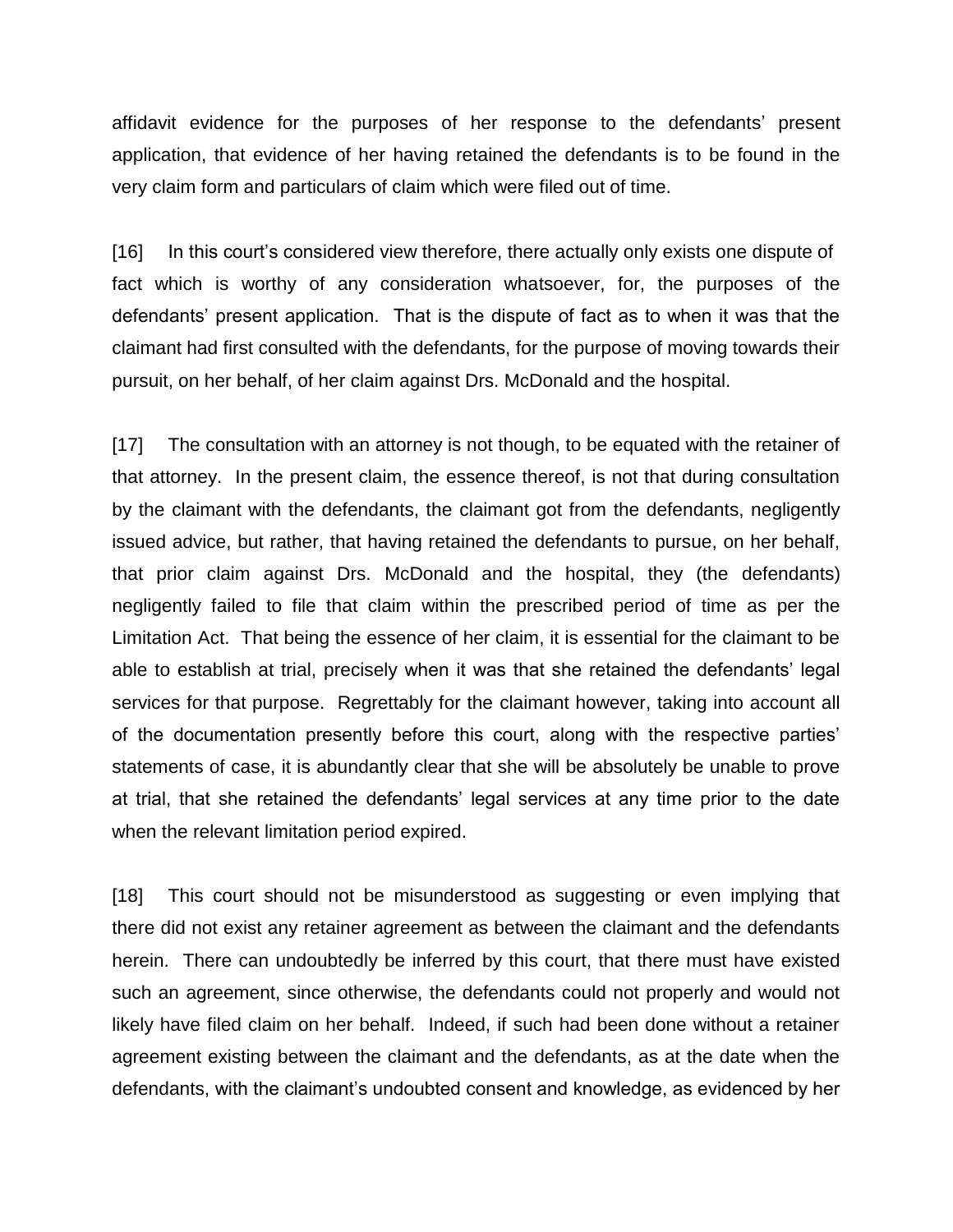certificate of truth, which forms part and parcel of that claim form and particulars of claim, that would, in and of itself, have constituted negligence on the part of the attorneys, not to mention, also a serious ethical violation on their part. Why though, would the claimant knowingly have had a claim filed on her behalf seeking damages for negligence, from Drs. McDonald and the hospital, if she had not retained the defendants for that particular purpose? To this court, it seems highly unlikely, either that the defendants would have filed that prior claim, without having been retained for that purpose, even if so on a '*pro bono'* ('for the good of') basis, or that the claimant would have knowingly permitted the same to have been filed on her behalf, without having first reached agreement ('this being the essence of a retainer') with the defendants, for such to be done.

[19] The insurmountable difficulty now existing for the claimant insofar as her efforts to resist the defendants' present application as concerned, is that she is unable to establish exactly when that retainer of the defendants commenced, other than to the extent that she and her present attorney have suggested that the said retainer is evidenced by the very claim form and particulars of claim, which, when filed, were filed out of time! On the other hand, since the defendants are not at all suggesting, nor have even inferentially suggested when it was that they were retained by the claimant and further, since, in any event, the defendants are insisting that they were initially consulted by the claimant in about March to April, 2005, there can be no doubt that the defendants are contending, for the purposes of their defence, that even if they were retained by the claimant, such retainer undoubtedly came into effect, only after the relevant limitation period had already expired. It must be borne in mind, that it would be, at trial, the claimant who exclusively bears the burden of proof as to precisely when it was that, she retained the defendants' legal services. It is clear to this court, that despite her best efforts at trial, even if upon a trial, this court were to accept as being truthful, not only all that has been placed before this court, as affidavit evidence on her behalf in respect of this application, as well as all that has been put forward in her particulars of claim (assuming all of same was duly set out in a witness statement from her), nonetheless,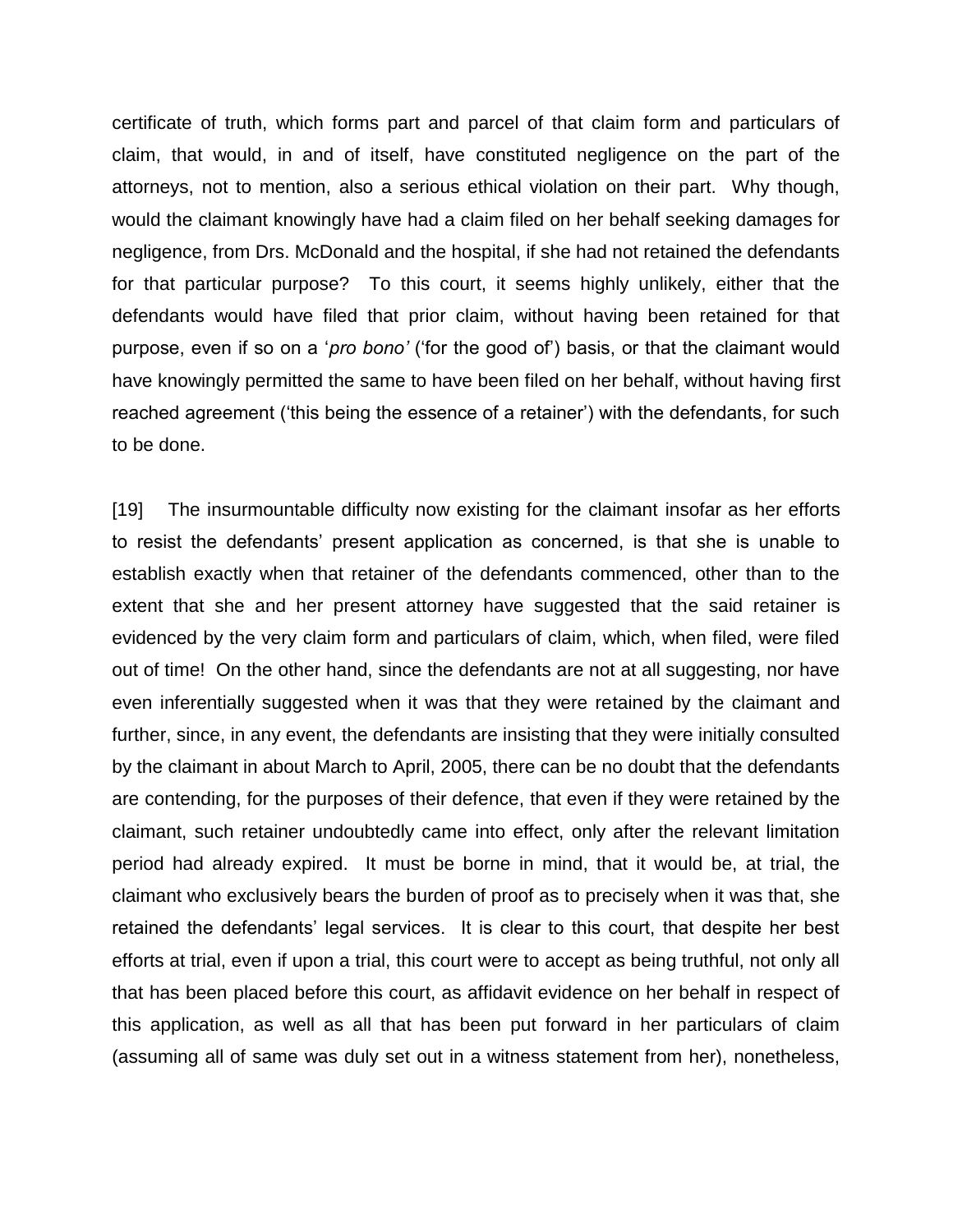the claimant's claim against the defendants, has no real prospect of success whatsoever.

[20] The claimant has exhibited to her affidavit filed in response to this application, as exhibit 'AS 1' a letter dated November 18, 2005. It is important to note that the relevant limitation period for the purpose of the pursuit of any claim against Drs. McDonald and/or the hospital, had expired from as of six years post December 21, 1998 (date of claimant's surgical operation as conducted at Nuttall hospital by Drs. McDonald). This therefore means that the said limitation period had expired as of December 20, 2004. Interestingly enough, that letter refers to an earlier letter written to the defendants by the claimant to which there had, it seems, been no response and also, to telephone calls made prior to the date – November 18, 2005. The earlier letter therein referred to, was also dated on a date after the relevant limitation period had expired, that being September 30, 2005.

[21] The said letter's wording makes it pellucid, that even up until the date of same (November 18, 2005), the claimant had not yet retained the defendants for the purposes of pursuing, on her behalf, her then proposed claim against Drs. McDonald and the hospital. That letter is addressed to attorney Christine Mae Hudson – K. Churchill 'Nieta' (sic) & Co., 61-63 Barry Street, Kingston. The caption of that letter, reads as follows: Re: My letter dated September 30, 2005 and subsequently telephone calls.' The body of the letter is worthy of complete repetition in these reasons for ruling. The wording in that body, is as follows:

> *'Dear Ms. Hudson, to date I have not received any response from you as it relates to the statutory limit of the mater mentioned in the above-captioned letter. I am still unsure of the following:*

- *(a) Are you willing to negotiate on my behalf with the relevant party/s?*
- *(b) When will the statutory limit on the file (Sharp v. McDonald) expire? I am asking you to kindly respond one way or another as to this stage. I cannot continue to be left without any answers, my physical condition has seriously deteriorated over the past months*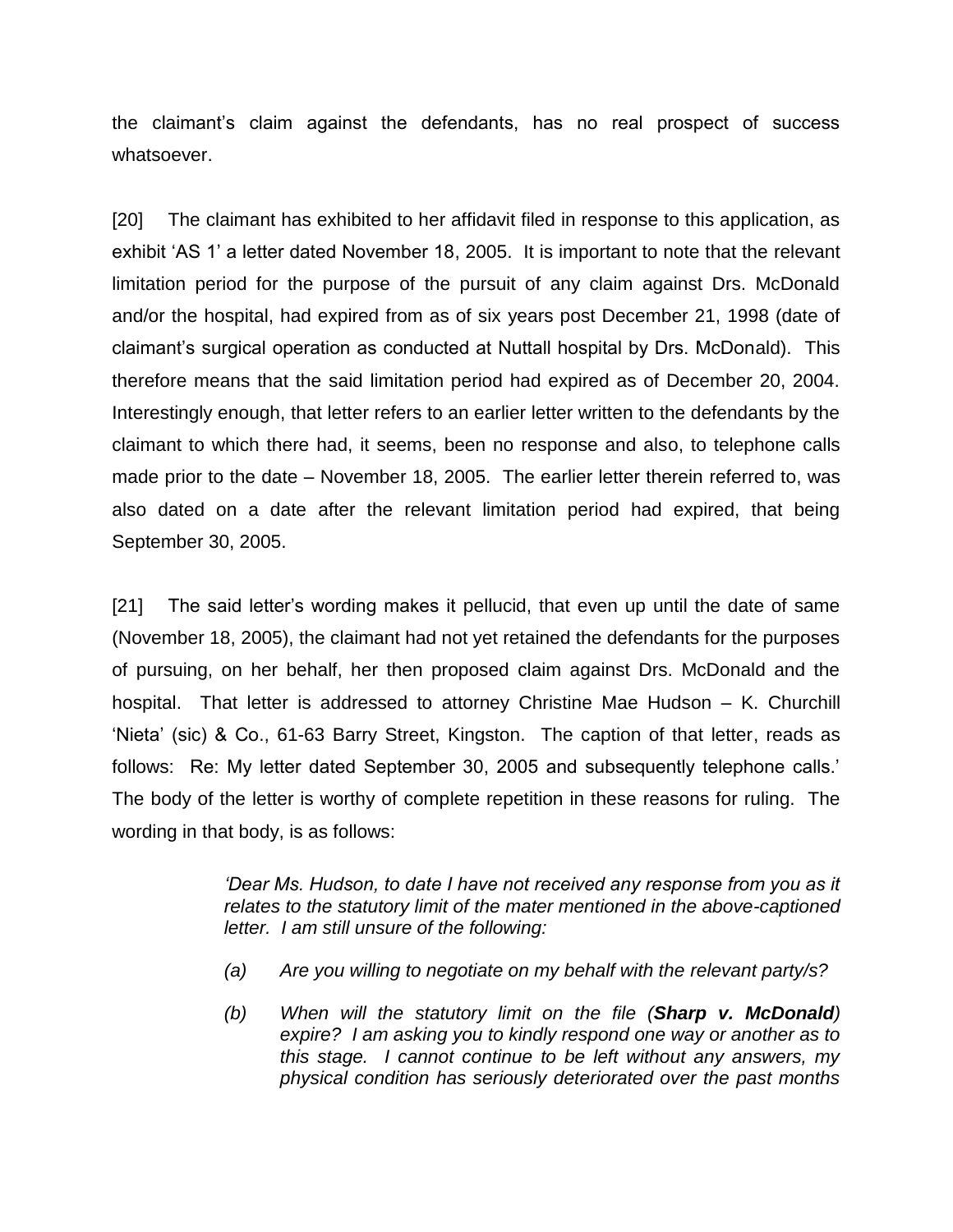## *and if not addressed, I do not believe I could face the consequences.'*

That wording speaks volumes, in and of itself, as to there having been no retainer agreement between the claimant and the defendants herein, in respect of the then proposed claim against Drs. McDonald and the hospital, in place, even as of November 18, 2005 – this of course having been quite some time subsequent to the relevant limitation period having elapsed.

[22] This court thus recognizes and accepts that which has been placed before it by counsel for the defendants/applicants, as regards the claimant's present claim having, 'no real prospect of success.' As that counsel has termed it, the claimant's present claim is 'dead in the water.' Of course, **rule 15.5 (a) of the CPR**, makes it clear that – *the court may give summary judgment on the claim or on a particular issue if it considers that – (a) the claimant has no real prospect of succeeding on the claim or the issue*.' On an application for summary judgment, this court is empowered to, in exercise of its discretion, give summary judgment on any issue of fact or law whether or not such judgment will bring the proceedings to an end.

[23] Whilst this court is not expected to and should not conduct a mini-trial for the purpose of adjudicating upon an application for summary judgment, this court does not accept the submission which was made to it by counsel for the claimant herein, that in respect of the matter at hand, there exists, as between the parties, an important and disputed issue of fact, this being as to whether or not the defendants were retained, for the purpose of the pursuit by them, on the claimant's behalf, of her action against Drs. McDonald and the hospital, prior or subsequent to the relevant limitation period having expired.

[24] The case of **Swain v. Hillman** – [2001] 1 All E.R. 95, makes it clear and indeed this court does accept that the hearing of an application for summary judgment is not to be equated with a summary trial. Thus, this court, when considering a summary judgment application is only expected to consider the merits of the respondent's case,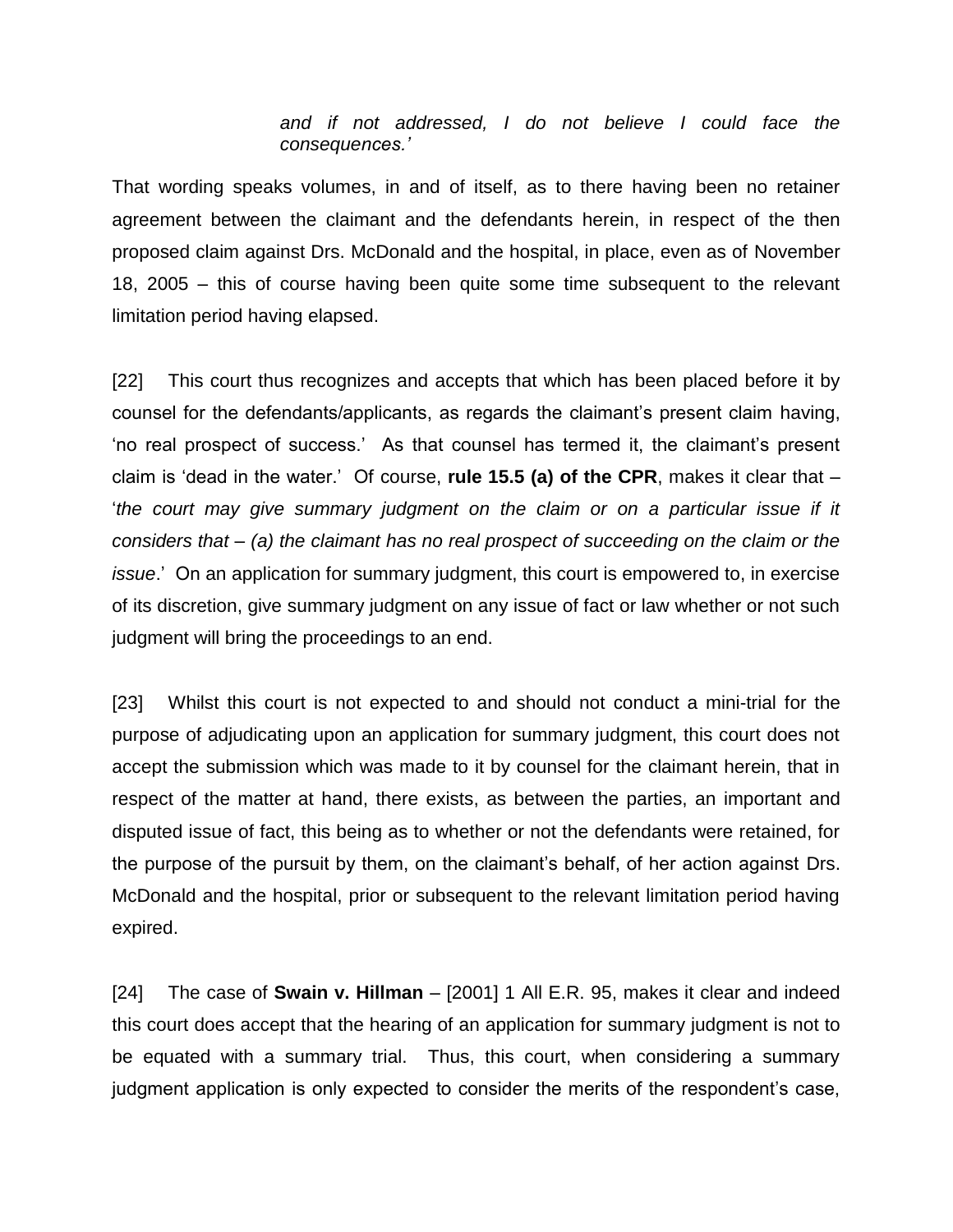to the extent necessary to determine whether it has sufficient merit, such that it ought to be permitted by the court, to proceed to trial. Jamaica's Court of Appeal has approved of the England Court of Appeal's Judgment in **Swain v Hillman** (op.cit.) and also approved of another England Court of Appeal judgment as regards similar legal issues, that being: **Ed and F Man Liquid Products Ltd. v Patel and another** – [2003] EWCA Civ. 472. That Jamaican Court of Appeal case, which is one of recent vintage, is **ASE Metals NV and Exclusive Holiday of Elegance Ltd.** – Supreme Court Civil Appeal No. 142/2012.

[25] This is exactly what and no more, that this court has done in respect of the present application, when analyzing the case of the claimant – who is the respondent to the defendants' summary judgment application. In her statement of case and indeed, even in her affidavit evidence as filed, in response to the defendants' application for summary judgment, as earlier herein stated and now reiterated for emphasis, the claimant has not at all specified exactly when it was that she retained the defendants' legal services. The closest she has come to specifically so stating , as indeed also, her attorney for the purposes of this claim – in the affidavit evidence which he has deposed to in response to the claimant's present application, is that her retainer of the defendants is evidenced by the claim form and particulars of claim. If this is so and indeed, it has not been disputed by anyone, then this unmistakably means that the claimant should be considered by this court, as having retained the defendants after the relevant limitation period had expired. This must be so, since both the claim form and particulars of claim were not only filed after the relevant limitation period had expired, but also, were both certified by K. Churchill, Neita and Co., on the claimant's behalf – the claimant having then been out of the jurisdiction, on the same date when those court documents were filed (December 14, 2005). As such, the claimant's claim against the defendants herein, in this court's considered opinion, has no realistic prospect of success. It has no realistic prospect of success because, in order for the claimant's claim herein, against the defendants, to succeed, it must be proven by the claimant at trial, that the defendants were negligent in having failed to institute the claim on her behalf, against Drs. McDonald and the hospital, prior to the relevant limitation period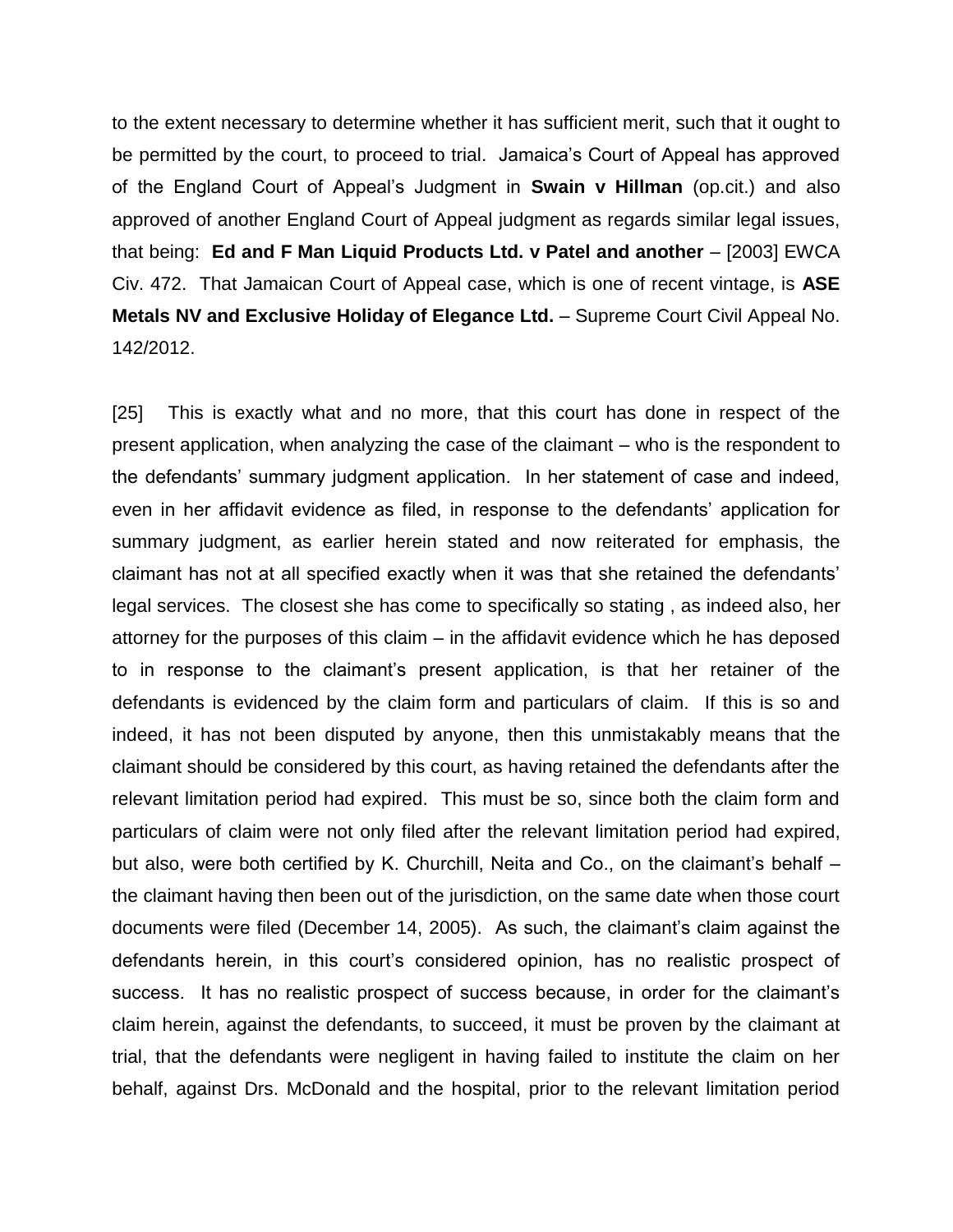having expired. A condition precedent for the success of this claim at trial, must therefore be that the defendants were retained by the claimant for the purpose of the pursuit of said claim on her behalf, at least from as of a reasonable time in advance of the relevant limitation period having expired, such as to have made it unreasonable for the defendants having been then so retained, to have failed to file the claim form and particulars of claim, prior to the relevant limitation period having expired. The claimant is unable to even so much as 'join issue' with the defendants, as regards her having retained them after the relevant limitation period had expired. Furthermore, even if this court were to consider that she had so 'joined issue' with the defendants as regards the date when she retained them, nonetheless, the claimant's 'joining of issue' with the defendants in that regard, even if it had been done, would have been expressly contradicted by the letter written by the claimant to the  $1<sup>st</sup>$  defendant herein. This court would be entitled to take that letter into account, as then contradicting the claimant's statement of case on that, 'joined issue'. See in that regard: **Three Rivers District Council v. Bank of England** (No. 3) – [2003] 2 AC 1 and **Glaxo Group Ltd., v. Dowelhurst Ltd.** – [1999] All E.R. (D) 1288 and **ED and F Man Liquid Products Ltd. v Patel** (op.cit.). In any event thought, for the reasons given above, this court concludes that no issue has been joined between the parties herein, in that specific respect and that as such, the claimant's claim, has no real prospect of success.

[26] There only remains one other matter worthy of mention at this juncture, as regards the present claim and the defendants' application for summary judgment. It is that this court is extremely disappointed to note that attorney Christine Hudson (the 1<sup>st</sup> defendant herein), has, in her affidavit evidence filed in support of the present application, deposed to having known and fully recognized that the claimant's claim form and particulars of claim as against Drs. McDonald and the hospital were filed out of time, as per the Limitation Act and that she knew that from the time when she filed the claim form and particulars of claim, since by then, the said limitation period had already expired and she had so advised the claimant. She further deposed though, that she nonetheless filed the claim anyway, in the hope that the claimant would have thereby recovered an *ex gratia* payment.